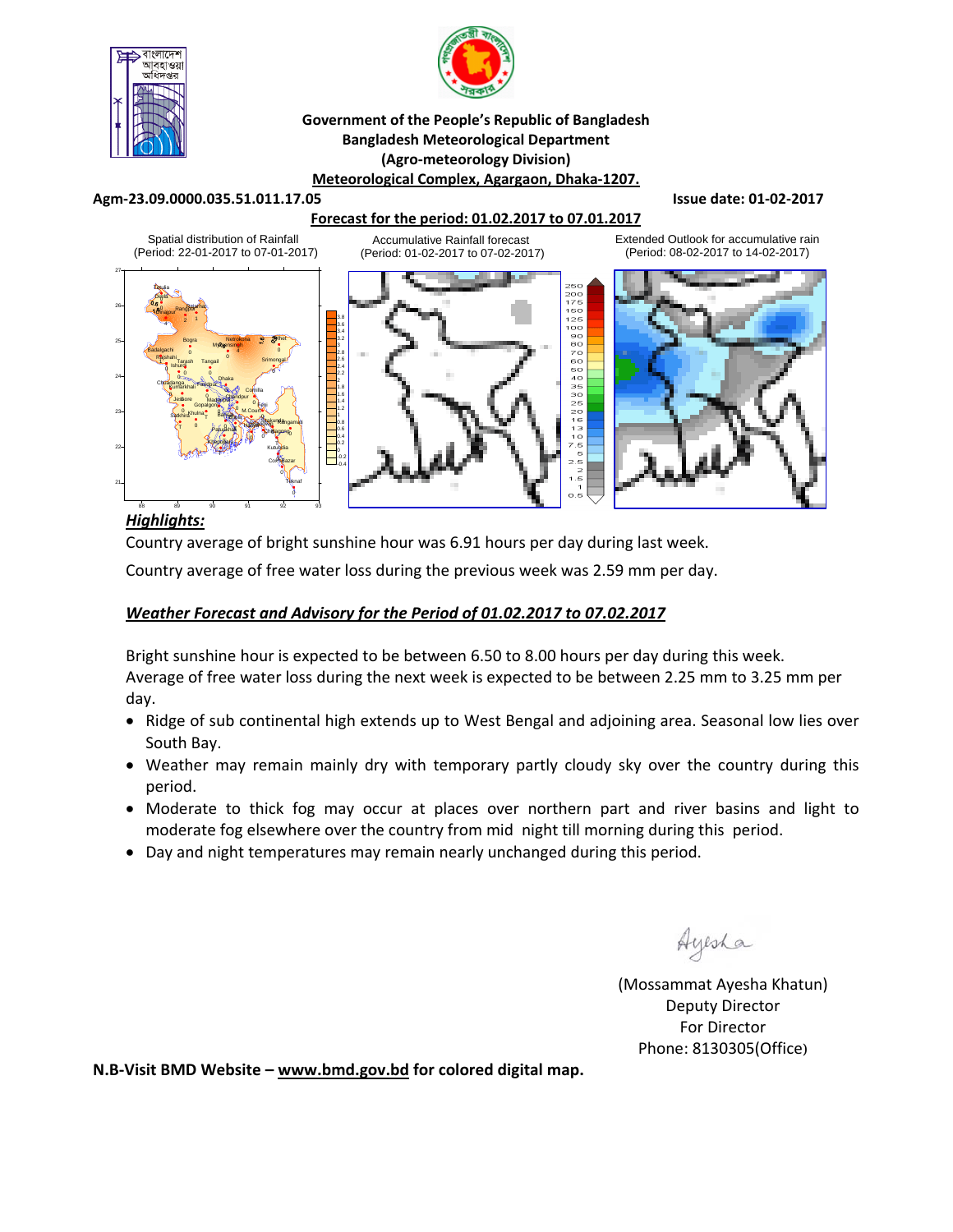



## **Bengali Version** পূর্বাভাস, সময়: ০১-০২-২০১৭ থেকে ০৭-০২-২০১৭

**Accumulative Rainfall forecast** 

(Period: 01-02-2017 to 07-02-2017)

Spatial distribution of Rainfall (Period: 22-01-2017 to 07-01-2017)



200<br>175  Extended Outlook for accumulative rain (Period: 08-02-2017 to 14-02-2017)



প্রধান বৈশিষ্ট্য সঁমুহঃ-

গত সপ্তাহে দেশের দৈনিক উজ্জ্বল সূর্যকিরণ কালের গড় ৬.৯১ ঘন্টা ছিল । গত সপ্তাহে দেশের দৈনিক বাষ্পীভবনের গড ২.৫৯ মিঃ মিঃ ছিল।

# আবহাওয়ার পূর্বাভাসঃ- ০১-০২-২০১৭ থেকে ০৮-০২-২০১৭ ইং পর্যন্ত।

এ সপ্তাহে দৈনিক উজ্জল সূর্য কিরণ কাল ৬.৫০ থেকে ৮.০০ ঘন্টার মধ্যে থাকতে পারে ।

আগামী সপ্তাহের বাষ্পীভবনের দৈনিক গড় ২.২৫ মিঃ মিঃ থেকে ৩.২৫ মিঃ মিঃ থাকতে পারে।

- উপ-মহাদেশীয় উচ্চ চাপ বলয়ের বর্ধিতাংশ পশ্চিমবঙ্গ ও তৎসংলগ্ন এলাকা পর্যন্ত বিস্তৃত রয়েছে। মৌসুমী লঘুচাপ  $\bullet$ দক্ষিণ বঙ্গোপসাগরে অবস্থান করছে।
- এ সময়ের আকাশ অস্থায়ীভাবে আংশিক মেঘলাসহ সারাদেশের আবহাওয়া প্রধানতঃ শুষ্ক থাকতে পারে ।
- এ সময়ে মধ্যরাত হতে সকাল পর্যন্ত দেশের উত্তরাঞ্চল ও নদী অববাহিকায় কোথাও কোথাও মাঝারী থেকে ভারী ধরণের কুয়াশা পড়তে পারে এবং দেশের অন্যত্র হাল্কা থেকে মাঝারী ধরণের কুয়াশা পড়তে পারে।
- এ সময়ের সারাদেশের দিন ও রাতের তাপমাত্রা প্রায় অপরিবর্তিত থাকতে পারে।

Ayesha

বিঃ দ্রঃ- পূর্বাভাসের ডিজিটাল map দেখতে visit করুন- www.bmd.gov.bd

(মোসাম্মৎ আয়শা খাতুন) উপ-পরিচালক পরিচালকের পক্ষে ফোনঃ ৮১৩০৩০৫(দপ্তর)